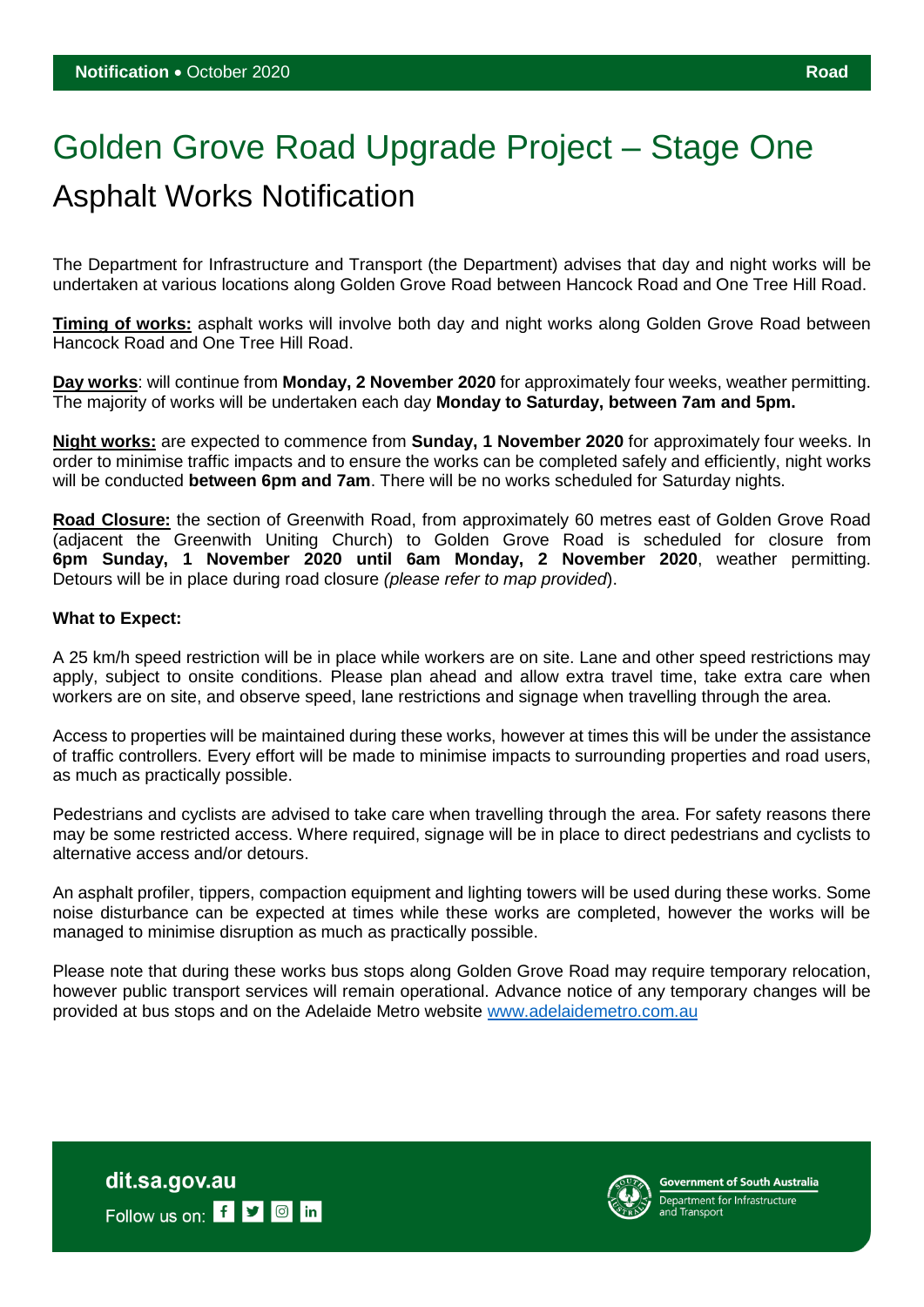## **Further information:**

Construction completion of the Golden Grove Road Upgrade Project – Stage One is scheduled for late 2020.

If you have any questions or would like to speak to a member of the project team, please call 1300 794 880 or email: [dit.ggrup@sa.gov.au](mailto:dit.ggrup@sa.gov.au)

To register for project updates or to find out more information, please visit: [www.dit.sa.gov.au/golden\\_grove\\_road\\_upgrade](http://www.dit.sa.gov.au/golden_grove_road_upgrade)

Thank you for your patience and cooperation while these works are being undertaken.

Kind Regards Golden Grove Road Upgrade Project Team